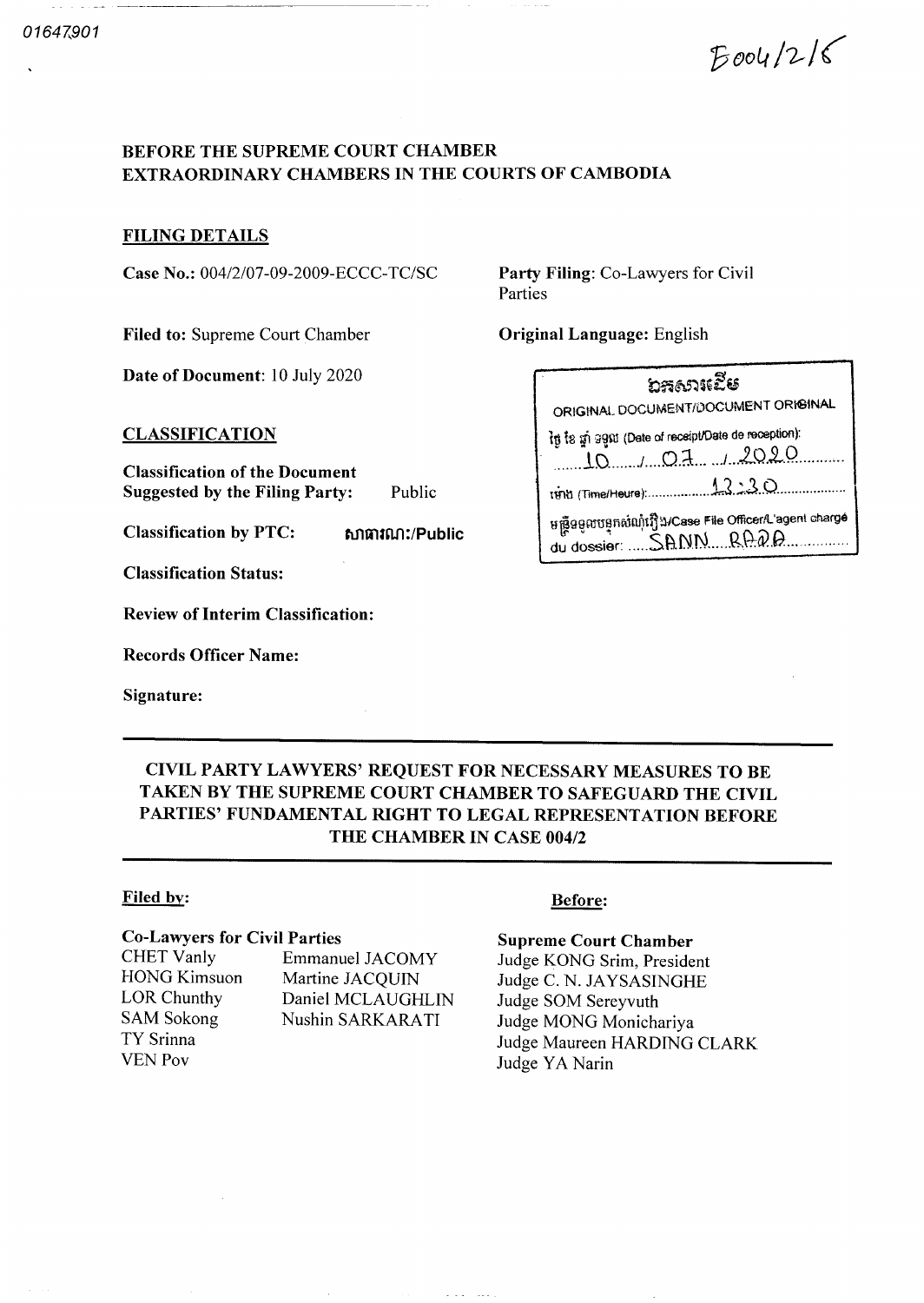$\ddot{\phantom{0}}$ 

 $\sim$  10  $\mu$   $\mu$   $\mu$ 

 $\bar{u}$ 

#### Distribution to:

Co-Prosecutors CHEA Lang Brenda J. HOLLIS

SIN Sowom

Co Lawyers for Ao An MOM Luch Richard ROGERS Göran SLUITER

 $\sim$ 

Co Lawyers for Civil Parties Laure DESFORGES Isabelle DURAND KIM Mengkhy Lyma NGUYEN

 $\bar{z}$ 

Civil Party Lawyers' Clarification re: Legal Representation Page 2 of 15

 $\mathcal{O}(N)$  , where  $\mathcal{O}(N)$  is the set of the set of the continuum of  $\mathcal{O}(N)$ 

 $\sim 10^{-11}$ 

 $\mathcal{L}^{\text{max}}$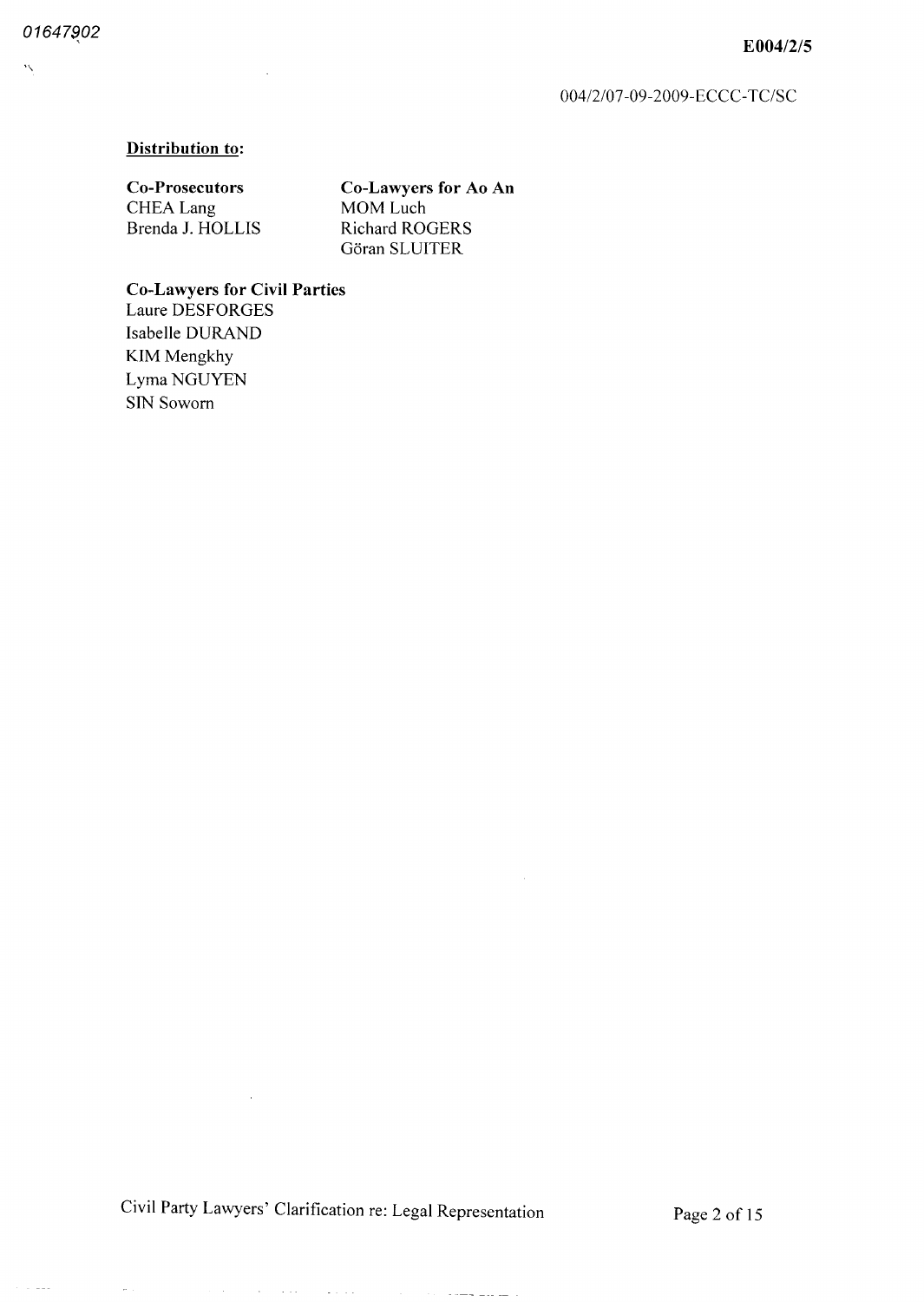#### I. INTRODUCTION

- 1. Considering the International Co-Prosecutor's ("ICP") Immediate Appeal, and its distribution through the case file notification system with the assigned case number  $004/2/19-05-2020-ECCC/SC(04),<sup>1</sup> AO An's Response to the ICP's Immediately$ and the ICP's Reply, $3$  the Civil Party Lawyers request clarification from the Supreme Court Chamber ("SCC") as to who represents Civil Parties at this stage of the proceedings. The present request is filed by Civil Party Lawyers ("CPLs") as the Civil Party Lead Co-Lawyers ("CPLCLs") are without access to the Case File.
- On 30 March 2020, CPLs were compelled to raise with the Pre-Trial Chamber ("PTC" serious and repeated violations of the rights of Civil Parties to be heard, to representation, to legal certainty, and to the transparency and publicity of these proceedings in light of the procedural uncertainty surrounding Case 004/2 and its particular impact on the fundamental rights of victims.<sup>4</sup> That filing detailed the numerous occasions wherein neither the CPLs, nor the CPLCLs, were copied on filings and communications made by the parties, the PTC and the Trial Chamber ("TC") despite their clear relevance to the rights of the Civil Parties.<sup>5</sup> The CPLs lament that these serious and repeated violations continue, and that there has not been as of yet a clear resolution to these violations before any chamber of the ECCC.

Civil Party Lawyers' Clarification re: Legal Representation Page 3 of 15

<sup>&</sup>lt;sup>1</sup> Case File No. 004/2/07-09-2009-ECCC ("Case 004/2"), E004/2.1, Appeal Register, 19 May 2020 ("formally notif[ing] the Supreme Court Chamber and parties of the Immediate Appeal, to ensure that receipt and filing of the Immediate Appeal is not further delayed"); Case 004/2, E004/2/1, International Co-Prosecutor's Immediate Appeal of the Trial Chamber's Effective Termination of Case 004/2, 4 May 2020.

<sup>&</sup>lt;sup>2</sup> Case 004/2, E004/2/1/1, Response to International Co-Prosecutor's Immediate Appeal of the Trial Chamber's Effective Termination of Case 004/2, 14 May 2020.

 $3$  Case 004/2, E004/2/1/1/1, International Co-Prosecutor's Reply to Ao An's Letter Regarding her Immediate Appeal of the Trial Chamber's Effective Termination of Case 004/2, 26 May 2020.

<sup>&</sup>lt;sup>4</sup> Case 004/2, D359/33 & D360/42, Civil Party Lawyers' Request for Necessary Measures to be Taken by the Pre-Trial Chamber to Safeguard the Rights of Civil Parties to Case 004/2, 30 March 2020 ("Civil Party PTC Safeguard Request"

See, e.g., Civil Party PTC Safeguard Request, p. 5-7. For instance, no Civil Party Lawyers were copied on the 26 and 30 December letters from the International Co-Prosecutor and Ao An to the Trial Chamber. Case 004/2, International Co Prosecutor's Request for Extension to File her Witness and Expert List, filed 26 December 2019 (CPLs have not been provided access to this document and therefore this citation is based on footnote  $6, p 1$  of Case 004/2 International Co Prosecutor's Rule 80 Witness and Expert List, filed 13 January 2020); Case 004/2, D359/27.1.1, Request for confirmation that the Trial Chamber has not been lawfully seized of Case 004/02; in the alternative request for time extension and guidance for filing preliminary objections under Internal Rule 89, 30 December 2019 (we learned of this filing because it appeared in annex of another filing). Similarly, the Civil Party Lawyers were not copied on the 21 January e-mail from the greffier of the Trial Chamber to the PTC judges, the Office of Administration, Ao An, and the Co-Prosecutors, or the 10 February e-mail from the greffier of the Trial Chamber to the co-prosecutors and Ao An defense. Case 004/2, D359/27.1.2, Email from Mr. Suy Hong Lim Greffier of the Trial Chamber, Subject: Information, 21 January 2020; Case 004/2, D359/27.1.3, Email from Mr. Suy Hong Lim Greffier of the Trial Chamber, Subject: ICP request dated 4 February 2020, 10 February 2020.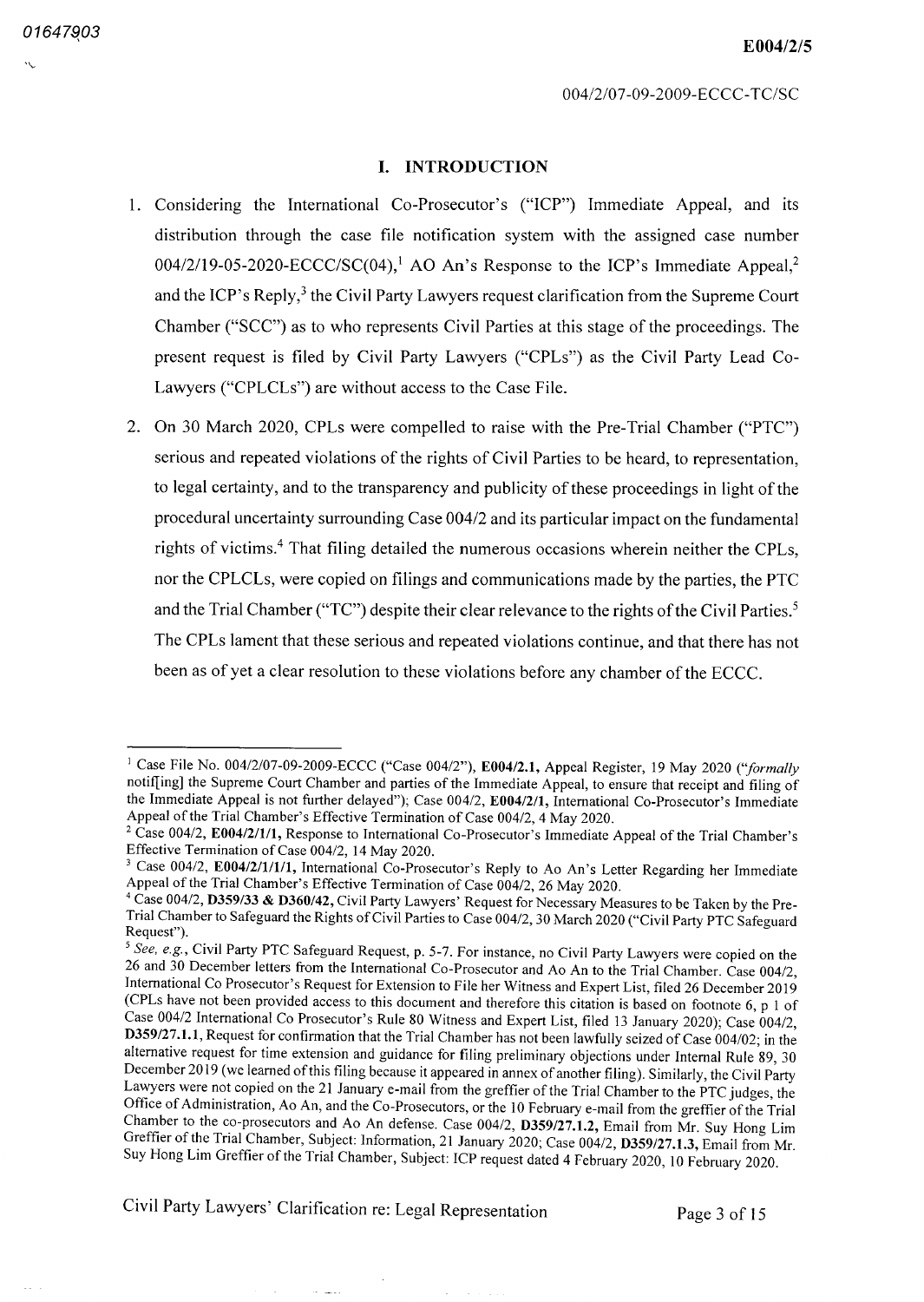- The situation is further complicated now that matters are before the Supreme Court Chamber The Internal Rules envisage the CPLCLs as representing the consolidated group of Civil Parties during the trial phase and beyond – indeed, individual CPLs did not have standing to make independent submissions before the Trial Chamber in Case  $002^6$  – and Internal Rule 106(4) clearly states that Civil Parties are to be represented by the CPLCLs before the SCC with respect to immediate appeals and appeals against judgments However, according to information received by the CPLs, the CPLCLs do not have access to the Case 004/2 Case File, and have been told by the Office of Administration that their mandate does not extend to this case.<sup>7</sup> As a result, the Civil Parties are left without any clear legal representation before the SCC through which to advocate for the respect of their fundamental rights on the critical issues currently before the Chamber
- 4. In the interest of expedience, CPLs request leave to file the instant request in English with Khmer translation to follow as soon as available.<sup>8</sup>

## II. PROCEDURAL BACKGROUND

- 5. On 31 March 2020, eight CPLs filed their Request for Necessary Measures to be Taken by the Pre-Trial Chamber to Safeguard the Rights of Civil Parties to Case  $004/2$ .<sup>9</sup> The PTC has yet to issue a decision on the request.
- 6. On 4 May 2020, the International Co-Prosecutor filed her Immediate Appeal of the Trial Chamber's Effective Termination of Case 004/2.<sup>10</sup>
- 7. On 14 May 2020 (but stamped by the Case File Officer on 26 May 2020), the AO An Defense responded to the International Co Prosecutor's Immediate Appeal of the Trial Chamber's Effective Termination of Case 004/2.<sup>11</sup>

Civil Party Lawyers' Clarification re: Legal Representation Page 4 of 15

<sup>&</sup>lt;sup>6</sup> See Case File No. 002/19-09-2007/ECCC/TC ("Case 002"), E74, Trial Chamber Response to Motions E67, E57, E56, E58, E23, E59, E20, E33, E71 and E73 Following Trial Management Meeting of April 2011, 8 April 2011, p. 2 (noting that changes to the Internal Rules enacted since Case 001 permit the Civil Party Lead Co-Lawyers to assign roles to Civil Party lawyers, but that "Civil Party lawyers have no automatic right of audience before the Trial Chamber"

The Chainest ).<br><sup>7</sup> Email from Megan Hirst International Civil Party Lead Co-Lawyer, Subject: Re: Courtesy copy of ICP Immediate Appeal of the TC's Effective Termination of Case 004/02, 5 May 2020 [Authority 2] (noting that Ms. Hirst's "status in these proceedings is still unclear" and that she has "no access to the Case 004/02 case file). <sup>8</sup> Email from Mr. Panhean REATH, Translator, Interpretation and Translation Unit, Subject: Estimated Timeline for Translation, 22 June 2020 [Authority 3] (estimating that, if submitted for translation on 25 June 2020, the present submission would be completed by 3 July 2020 before close of business).

<sup>&</sup>lt;sup>9</sup> Civil Party PTC Safeguard Request.

<sup>&</sup>lt;sup>10</sup> Case 004/2, **E004/2/1**, International Co-Prosecutor's Immediate Appeal of the Trial Chamber's Effective Termination of Case 004/2, 4 May 2020.

<sup>&</sup>lt;sup>11</sup> Case 004/2, E004/2/1/1, Response to International Co-Prosecutor's Immediate Appeal of the Trial Chamber's Effective Termination of Case 004/2, 14 May 2020.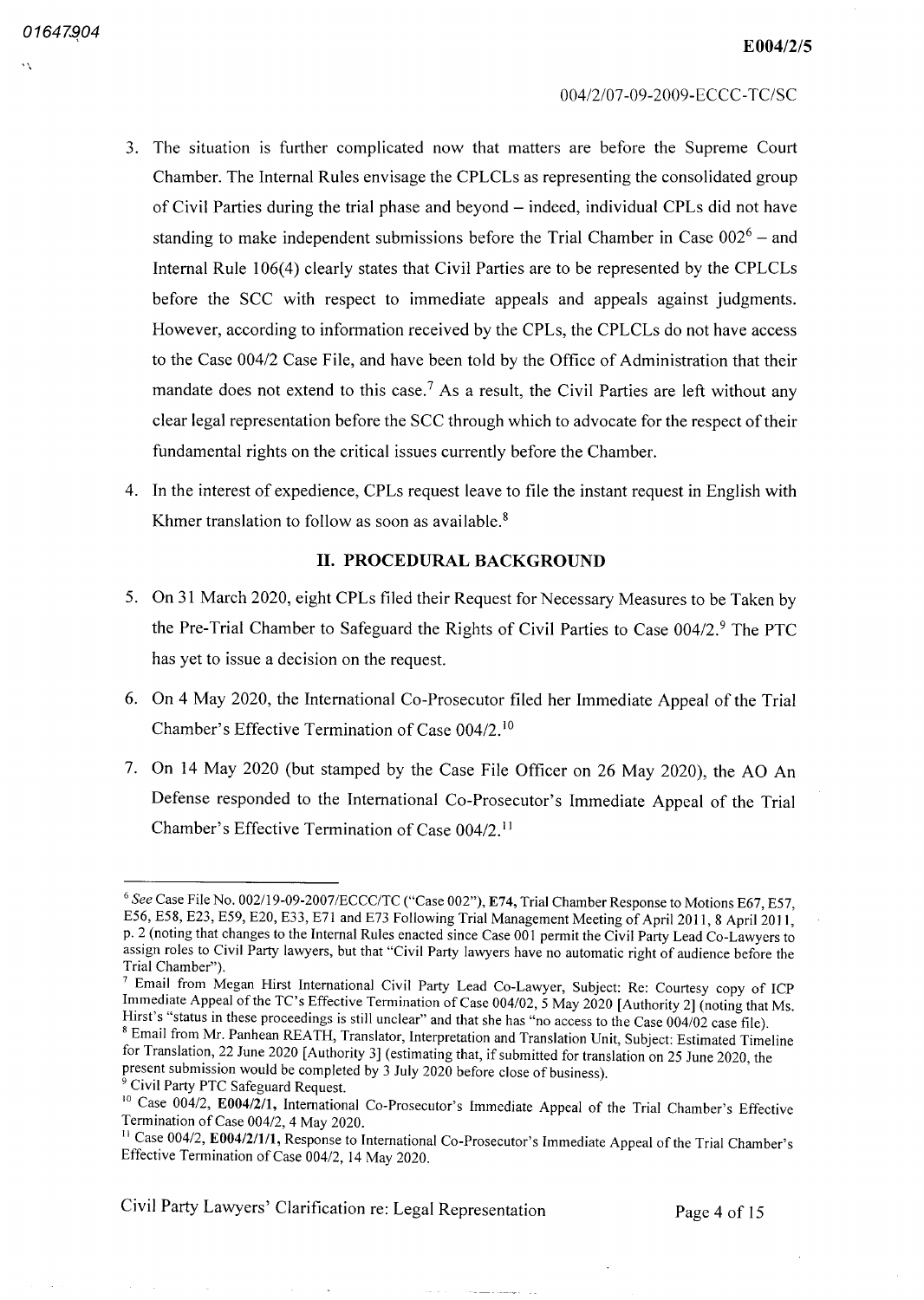- On 26 May 2020, the International Co-Prosecutor filed her reply to the AO An response.<sup>12</sup>
- 9. On 29 May 2020, the Office of the Co-Investigating Judges issued a memorandum informing "all parties in Case 004/2 and the SCC that we will hold our decision on the [Defense request of 17 March 2020 to seal and archive Case File 004/2] in abeyance pending the decision of the SCC on the immediate appeal."<sup>13</sup>

#### III. APPLICABLE LAW

10. Internal Rule 21(1) provides,

The applicable ECCC Law, Internal Rules, Practice Directions and Administrative Regulations shall be interpreted so as to always safeguard the interests of Suspects, Charged Persons, Accused and Victims and so as to ensure legal certainty and transparency of proceedings, in light of the inherent specificity of the ECCC as set out in the ECCC Law and Agreement. In this respect:

a) ECCC proceedings shall be fair and adversarial and preserve a balance between the rights of the parties

 $\lceil ... \rceil$ 

The ECCC shall ensure that victims are kept informed and that their rights are respected throughout the proceedings

 $[...]$ 

- <sup>11</sup> Internal Rules <sup>12</sup> and <sup>23</sup> detail the bifurcated structure that governs Civil Party representation before the ECCC
- 12. Internal Rule 12 provides,

The Office of Administration shall establish a Victims Support Section and a Civil Party Lead Co-Lawyers' Section. The Civil Party Lead Co-Lawyers Section shall be autonomous with regard to all substantive matters pertaining to Civil Parties set out in these IRs. The Office of Administration may enter into contracts with Civil Party lawyers It also provides necessary administrative support to the Civil Party Lead Co-Lawyers' Section and all Civil Party lawyers

13. Internal Rule 12ter (1) provides that "[t]he Civil Party Lead Co-Lawyers shall ensure the effective organization of Civil Party representation during the trial stage and beyond, whilst

Civil Party Lawyers' Clarification re: Legal Representation Page 5 of 15

<sup>&</sup>lt;sup>12</sup> Case 004/2, E004/2/1/1/1, International Co-Prosecutor's Reply to Ao An's Letter Regarding her Immediate Appeal of the Trial Chamber's Effective Termination of Case 004/2, 26 May 2020.

<sup>&</sup>lt;sup>13</sup> Case 004/2, D364, Memorandum from the Co-Investigating Judges, Subject: Defense Request of 17 March 2020 to seal and archive Case File  $004/2 - D363$  ("Request"), 1 June 2020, p. 1.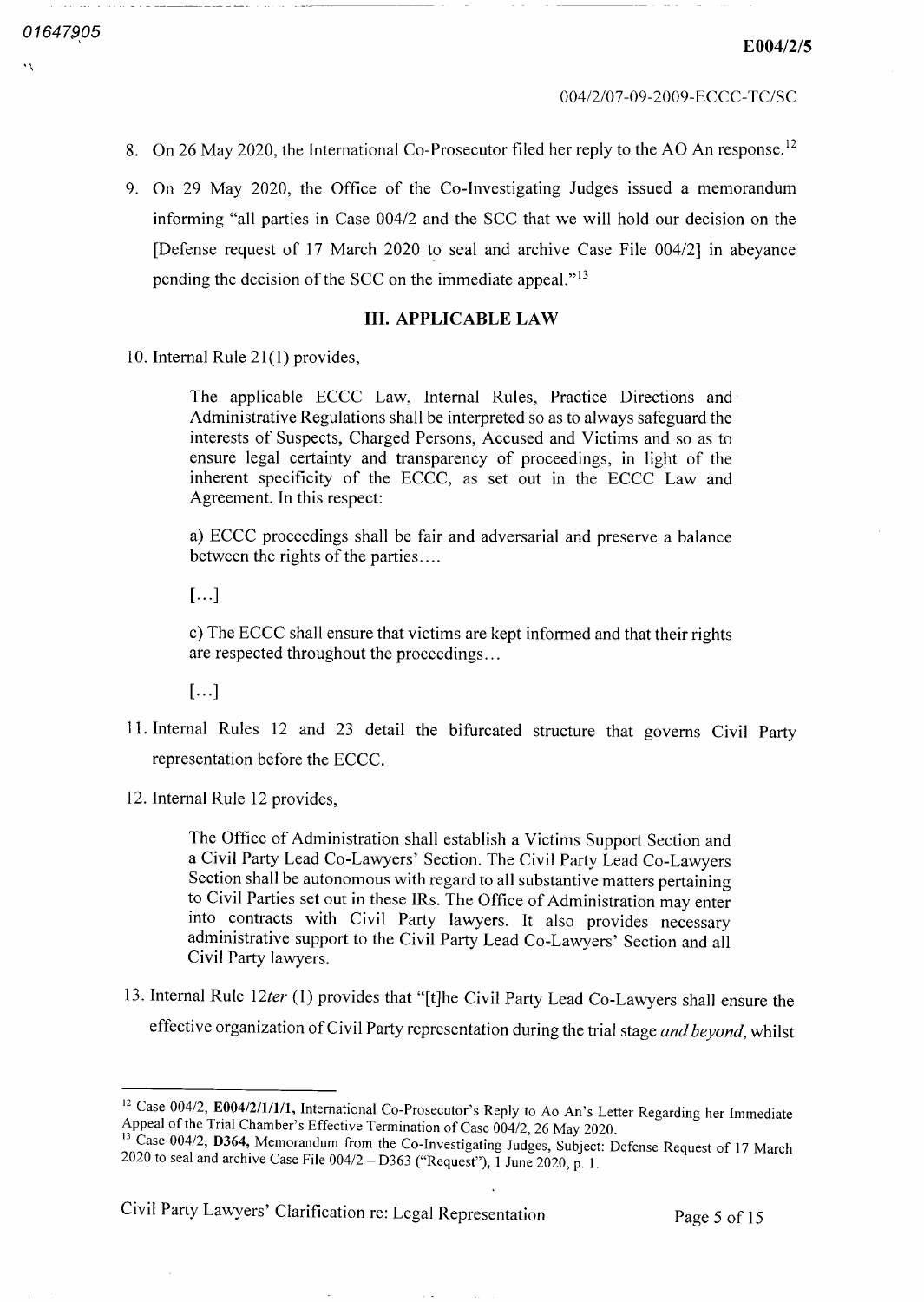balancing the rights of all the parties and the need for an expeditious trial within the unique ECCC context." (emphasis added). Internal Rule 12ter (4) provides that "[t]he Civil Party Lead Co-Lawyers shall comprise a national and international lawyer, who are selected and funded by the ECCC, supported by such other staff as necessary. Their functions shall commence once the Trial Chamber is seised of the case..." Internal Rule 12ter (5) provides that the CPLCLs core functions include "[r]epresenting the interests of the consolidated group of Civil Parties, as outlined in IR  $23(1)$  and  $(2)$ " and have the "[u]ltimate responsibility to the court for the overall advocacy, strategy and in-court presentation of the interests of the consolidated group of Civil Parties during the trial stage and beyond

- 14. Internal Rule 23(1) provides that "[t]he purpose of the Civil Party action is to: a) Participate in criminal proceedings against those responsible for crimes within the jurisdiction of the ECCC by supporting the prosecution."
- 15. Internal Rule  $23(3)$  provides that "[a]t the pre-trial stage, Civil Parties participate individually. Civil Parties at the trial stage and beyond shall comprise a single, consolidated group, whose interests are represented by the Civil Party Lead Co-Lawyers as described in IR 12 ter. The Civil Party Lead Co-Lawyers are supported by the Civil Party Lawyers in described in IR ter  $(3)$ ..."
- 16. Internal Rule  $23$ ter (1) provides in relevant part that:

From the issuance of the Closing Order onwards, in order to participate in proceedings, Civil Parties shall at all times be represented by a Civil Party lawyer. As soon as practicable but at the latest by the issuance of the Closing Order, the Co-Investigating Judges shall make appropriate orders for this purpose

- 17. As regards access to the Case File, Internal Rule 69(3) provides that "[t]he filing of an appeal against a Closing Order does not prevent access by the Trial Chamber and Civil Party Lead Co-Lawyers to the case file for the purposes of advance preparation for trial."
- 18. As regards appeals to the SCC, Internal Rule  $106(1)$  provides that "[t]he Greffier of the Trial Chamber shall immediately notify all other parties and their lawyers in the case of the filing of an appeal or an immediate appeal." While Internal Rule 106(3) provides in relevant part, "[t]he Civil Parties shall be represented by the Civil Party Lead Co-Lawyers."

Civil Party Lawyers' Clarification re: Legal Representation Page 6 of 15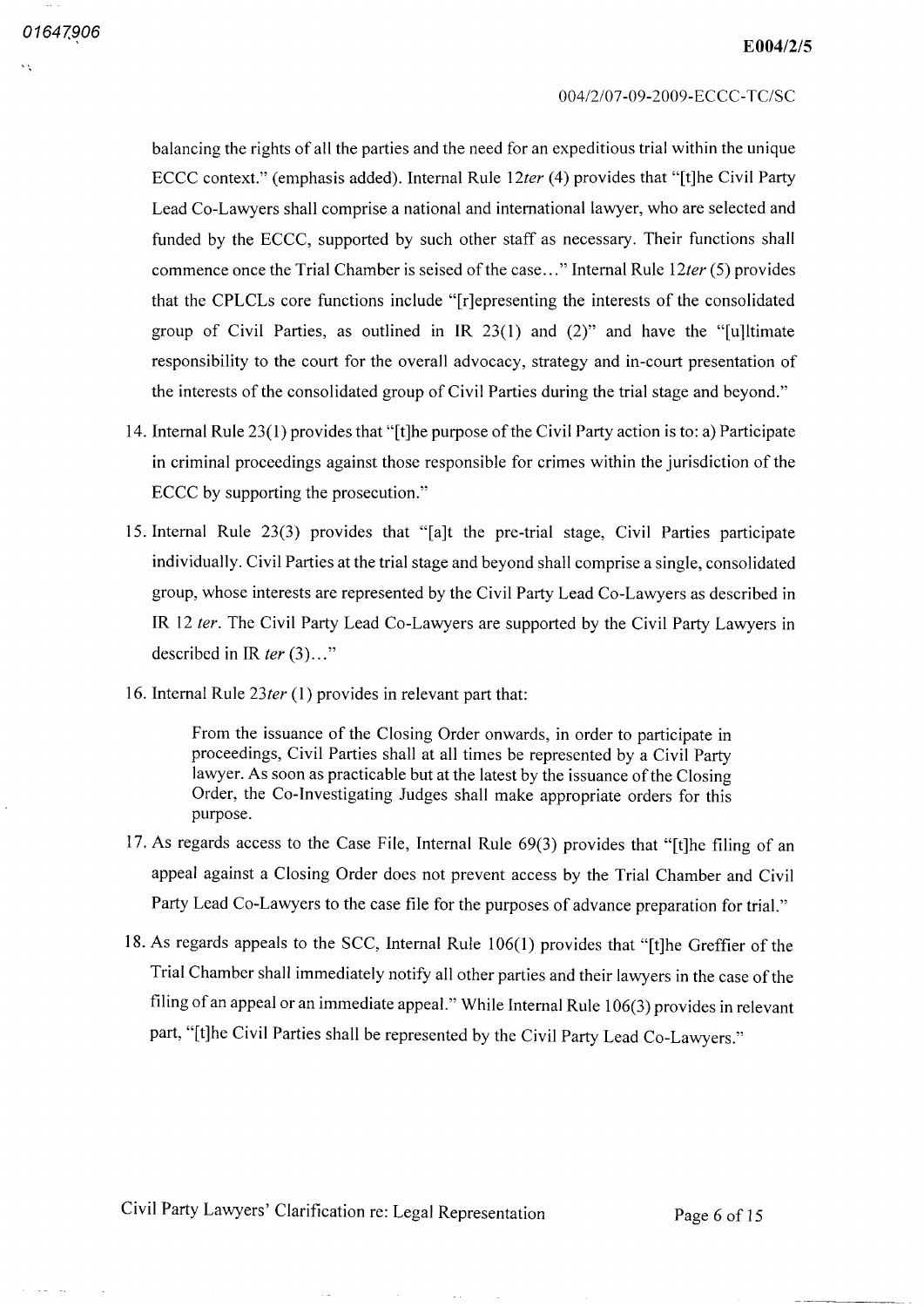- 19. Civil Parties are parties to the proceedings.<sup>14</sup> Internal Rule 23*bis* (2) provides that "[u]nless and until rejected, Civil Party applicants may exercise Civil Party Rights."
- 20. The SCC has held that the rights contained in Article  $14(1)$  of the ICCPR apply to Civil Parties.<sup>15</sup> Article 14(1) provides "[a]ll persons shall be equal before the courts and tribunals. In the determination of any criminal charge against him, or of his rights and obligations in suit at law, everyone shall be entitled to a fair and public hearing by a competent, independent and impartial tribunal established by law."<sup>16</sup>

### **IV. SUBMISSIONS**

- 21. The Civil Parties in Case 004/2 are currently without any clear legal representation before the SCC through which to defend their fundamental rights in the pending appeal
- <sup>22</sup> There can be no doubt from the content of the ICP's Immediate Appeal before the SCC that by that document the ICP intended to and purported to file an immediate appeal This is also clear from the email by which the ICP sent the Immediate Appeal to some of the parties on 4 May 2020.<sup>17</sup> Although the Defense have formatted their response in the style of a letter, this cannot change the fact that the matters before the Chamber must be judicially determined: the Chamber must at least determine the question of the *admissibility* of the ICP's Immediate Appeal. Despite claiming that the Chamber "has not been lawfully seised," the Defense has put forward arguments regarding the admissibility of the appeal before the judges.<sup>18</sup> The Chamber is clearly seised, at the very least, with the question of admissibility
- 23. However, to date, Civil Parties have not had a genuine opportunity to be heard on this matter, owing to a lack of clarity regarding their legal representation. Pursuant to the Internal Rules, CPLs are not empowered to appear before the Supreme Court Chamber. The court has not recognized the CPLCLs mandate Case 004/2 and the CPLCLs have been

and and state the state

Civil Party Lawyers' Clarification re: Legal Representation Page 7 of 15

<sup>&</sup>lt;sup>14</sup> Extraordinary Chambers in the Courts of Cambodia, Internal Rules (Rev. 9), Glossary, 16 January 2015 (defining "Party" to include the Co-Prosecutors, the Charged Person/Accused and Civil Parties).

<sup>&</sup>lt;sup>15</sup> Case 002, F26/2/2, Decision on Co-Prosecutors and Civil Party Lead Co-Lawyers' Request for Additional Time for Examination of SCW-5, 30 June 2015, para. 7 (recognizing that Civil Parties "enjoy fair trial rights defined in Article 14(1) of the ICCPR" and "have a specific and limited role in the proceedings, as set out in the ECCC's Internal Rules"

<sup>&</sup>lt;sup>16</sup> International Convention on Civil and Political Rights, 16 December 1966, 999 U.N.T.S. 171, article 14

<sup>&</sup>lt;sup>17</sup> See Email from Brenda Hollis, International Co-Prosecutor, Subject: Courtesy Copy of ICP immediate appeal to SCC of TC's effective termination of Case 004/02, 4 May 2020 [Authority 1]. The email stated inter alia that: "The Immediate Appeal is filed in hard copy, as the Court Management System's electronic filing system does not yet provide for filings to the Trial Chamber or Supreme Court Chamber in this case.

<sup>&</sup>lt;sup>18</sup> Case 004/2, E004/2/1/1, Response to International Co-Prosecutor's Immediate Appeal of the Trial Chamber's Effective Termination of Case 004/2, 14 May 2020, pages 2-6.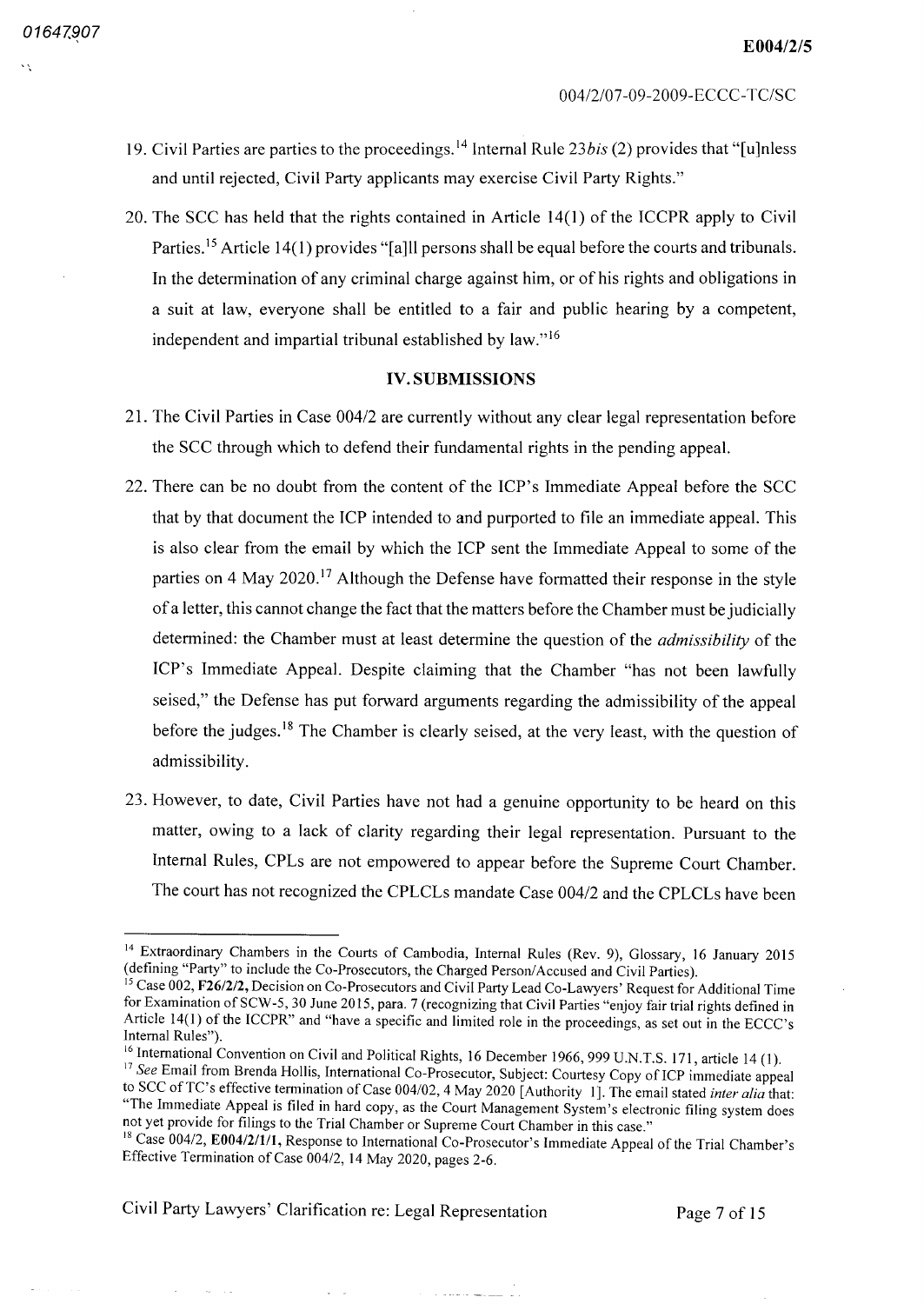denied access to the Case File.<sup>19</sup> The consequence of these circumstances is that the Civil Parties are left without any legal representation in proceedings in which they clearly have a right to be heard and an interest in the outcome.

- 24. The CPLs submit that:
	- (A) Civil Parties have a right to be heard in the Case  $004/2$  proceedings before the SCC;
	- (B) The Civil Parties' right to be heard implies a right to legal representation, including clarity regarding their legal representation
	- Pursuant to the Internal Rules, the CPLCLs are the proper Civil Party representatives to make submissions to the SCC and should be recognized as such by the Chamber
	- (D) Pursuant to the Internal Rules, the CPLCLs should be granted access to the Case 004/2 case file
	- (E) In the alternative, if the CPLCLs are not duly recognized and given access to the Case 004/2 Case File, CPLs must be recognized as having standing to make a submission before the SCC
	- Civil Parties must be granted sufficient time to be heard following the resolution of this matter.

## Civil Parties have a right to be heard in Case 004/2 proceedings before the Supreme Court Chamber

25 Civil Parties are rights bearing parties to ECCC proceedings and specifically hold the rights provided for in Article 14(1) of the ICCPR. In Case 001, Judge Lavergne recognized that "unless the Rules explicitly exclude Civil Parties from participating or explicitly restrict their rights, logically, it must be assumed that Civil Parties have the same rights and obligations as all the other parties."<sup>20</sup> He also noted that many of these procedural rights flow from the principle of adversarial proceedings stated in Internal Rule  $21<sup>21</sup>$ , central to which is the opportunity for all parties to be heard on a matter before a decision is rendered

Civil Party Lawyers' Clarification re: Legal Representation Page 8 of 15

<sup>&</sup>lt;sup>19</sup> See Email from Megan Hirst International Civil Party Lead Co-Lawyer, Subject: Re: Courtesy copy of ICP Immediate Appeal of the TC's Effective Termination of Case 004/02, 5 May 2020 [Authority 2]. Notably, as with the national and international co-prosecutors, there is no indication in the ECCC legal framework that the CPLCLs' mandate was intended to be case-specific.

<sup>&</sup>lt;sup>20</sup> Case File No. 001/18-07-2007-ECCC ("Case 001"), E72/3, Decision on Civil Party Co-Lawyers' Joint Request for a Ruling on the Standing of Civil Party Lawyers to Make Submissions on Sentencing and Directions Concerning the questioning of the Accused, Experts and Witnesses Testifying on Character, 9 October 2009, Dissenting Opinions of Judge Lavergne, para. 13. See also Case 002, F10/2, Decision on Civil Party Lead Co-Lawyers' Requests Relating to the Appeals in Case 002/01, 26 December 2014, paras. 12-14.  $^{21}$  *Id.*, para. 17.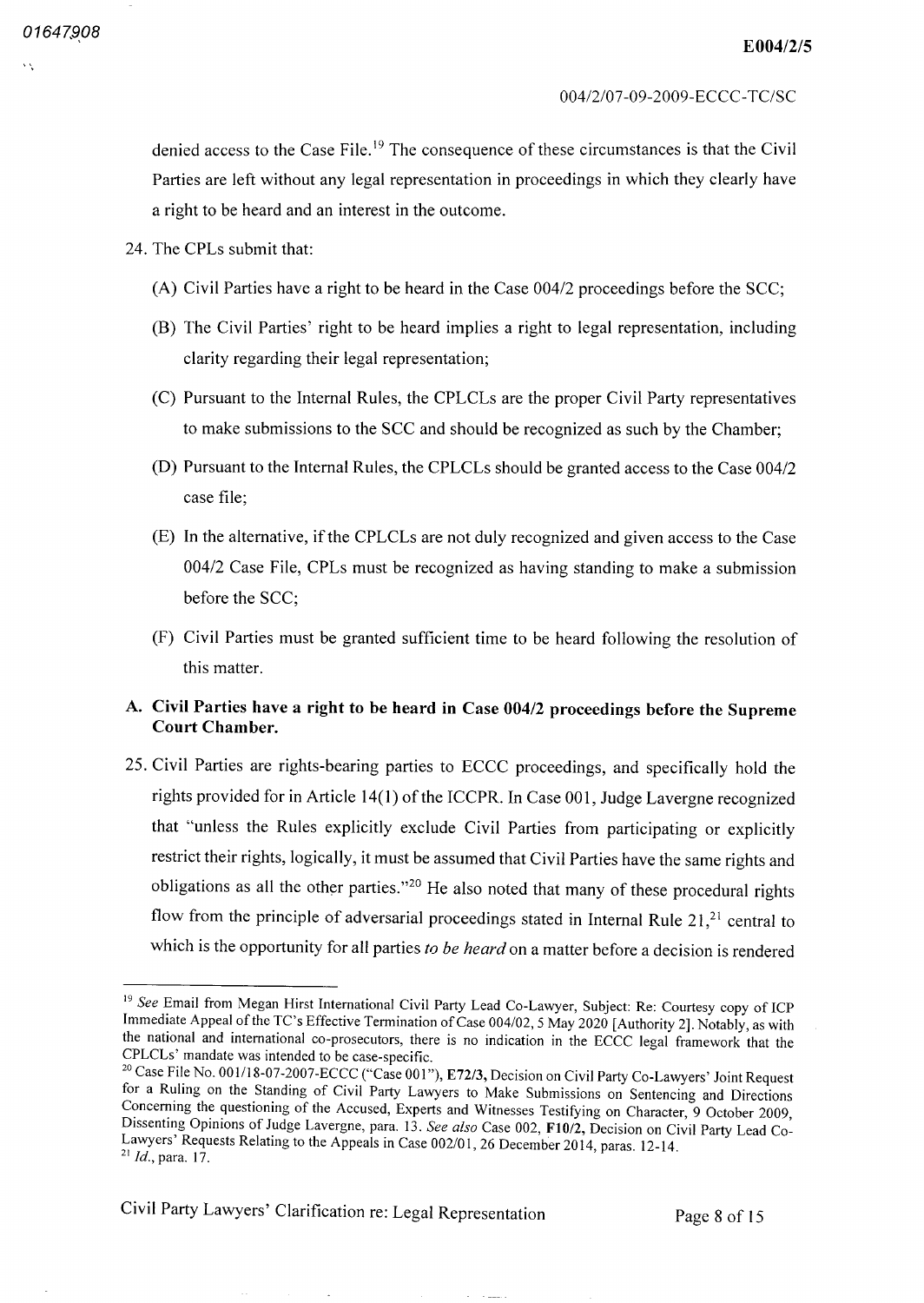on it.<sup>22</sup> Internal Rule 21 also requires that proceedings before the ECCC must protect the rights of victims, and preserve a balance of rights as between the parties.

- 26. Internal Rule 106(3) explicitly provides for the participation of Civil Parties in both appeals from judgments and immediate appeals. Indeed, the SCC has previously ruled specifically that Civil Parties may make submissions on appeals from judgments submitted by the Defense where the grounds of appeal directly affect Civil Party rights and interests.<sup>23</sup> Similarly, Civil Parties have been permitted to be heard in response to an immediate appeal by the OCP, including on questions of admissibility.<sup>24</sup> Therefore, it is well established before this court that Civil Parties are entitled, by right, to be heard on an appeal which affects their rights or interest
- 27. The ICP Immediate Appeal deals with the reasons why Case 004/2 should move forward to trial. This is a question which fundamentally affects the interests and participatory rights of Civil Parties in the case. In Case 001, this Chamber recognized the reparative aspects of this Court's work

[Ajlthough collective and moral reparations may not reinstate the victims of human rights abuses either physically or economically, other general purposes of reparations are fulfilled before the ECCC to the extent the reparation responds to "the psychological moral and symbolic elements of the violation." This is achieved through the "verification of the facts and full and public disclosure of the truth" as fostered by the findings of the Co-Investigating Judges and three Chambers through the access and participation of victims to proceedings and through victims' identification and individual recognition in the final judgement that represent a public acknowledgement of their suffering.<sup>25</sup>

28. If Case 004/2 does not proceed, the possibility for Civil Parties to obtain these forms of reparation are lost. Civil Parties' right to be heard on matters affecting their participatory rights must naturally include the right to be heard on matters which would extinguish these participatory rights 26

Civil Party Lawyers' Clarification re: Legal Representation Page 9 of 15

<sup>&</sup>lt;sup>22</sup> Case 002, E163/5/1/13, Decision on the Co-Prosecutors' Immediate Appeal of the Trial Chamber Decision Concerning the Scope of Case 002/01, 8 February 2013, paras. 44, 50, note 110.

<sup>&</sup>lt;sup>23</sup> Case 002, F10/2 Decision on Civil Party Lead Co-Lawyers' Requests Relating to the Appeals in Case 002/01, 26 December 2014; Case 002, F52/1, Decision on Requests Concerning the Civil Party Lead Co-Lawyers Response to KHIEU Samphân Appeal, 8 January 2020. See also Case 001, F28, Appeal Judgment, 3 February 2012, para. 488.

<sup>&</sup>lt;sup>24</sup> See e.g., Case 002, E163/5/1/13, Decision on the Co-Prosecutors' Immediate Appeal of the Trial Chamber Decision Concerning the Scope of Case 002/01, 8 February 2013.

<sup>&</sup>lt;sup>25</sup> Case 001, **F28**, Appeal Judgment, 3 February 2012, para. 661 (emphasis added)

<sup>&</sup>lt;sup>26</sup> See e.g., Case 002, E163/5/1/13, Decision on the Co-Prosecutors' Immediate Appeal of the Trial Chamber Decision Concerning the Scope of Case 002/01, 8 February 2013, paras. 44, 50, note 110.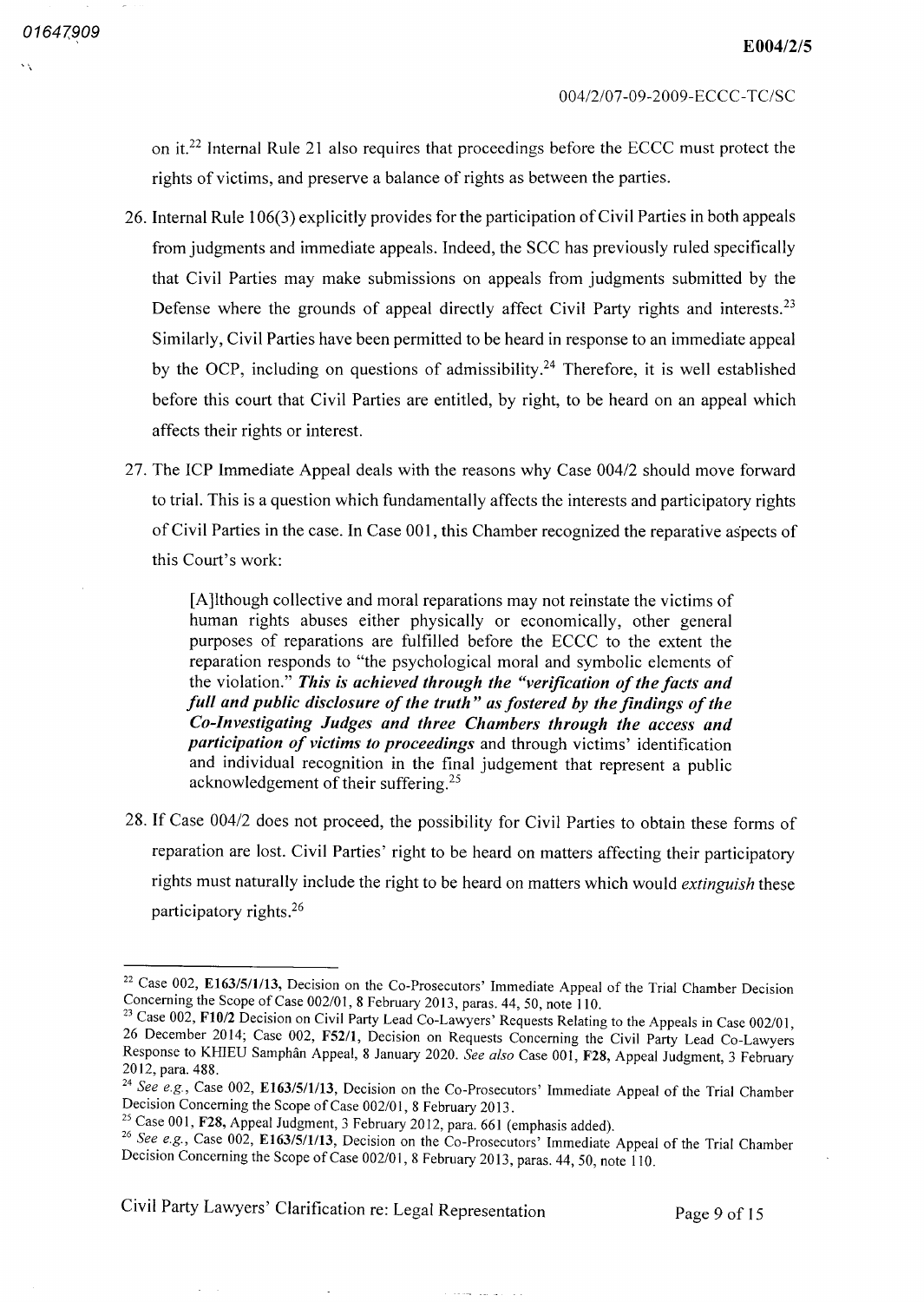## B. The Civil Parties' right to be heard implies a right to legal representation, including clarity regarding their legal representation

- 29 In order to give meaningful effect to the Civil Parties' right to be heard before the SCC it is necessary that they are legally represented
- 30. Internal Rule  $23ter(1)$  makes legal representation compulsory after the issuance of a Closing Order. Internal Rule  $23ter(2)$  likewise makes clear that, from that point in time, Civil Parties may not self-represent: a Civil Party's rights are to be exercised through his or her lawyer. Civil Party submissions must therefore always be made either by Civil Party Lawyers or CPLCLs.<sup>27</sup>
- <sup>31</sup> The Supreme Court Chamber has itself ruled that Civil Parties' representation by lawyers is among the procedural rights afforded to Civil Parties.<sup>28</sup> However, the ECCC has established a complex system for legal representation of Civil Parties. As a result, although all Civil Parties are represented by one or more CPL for the purpose of proceedings before the ECCC these lawyers do not have standing before all parts of the Court or in all proceedings. At the trial and appeal stages, for example, an umbrella structure is used in which the CPLCLs have exclusive power to file written submissions on behalf of Civil Parties
- 32 In order for this system to achieve meaningful representation of Civil Parties so that their right to be heard is realized, it is essential that there is clarity regarding which lawyers are empowered to represent Civil Parties in a given proceeding. The lack of clarity with regard to their representation is currently preventing Civil Parties from effectively and meaningfully participating in the proceedings muting their right to be heard and disrupting the balance of rights amongst all the parties. It is therefore essential that clear directions are given regarding the legal representation of Civil Parties in these proceedings before the SCC. Civil Parties, as victims of crimes within the scope of the Closing Order, have a clear and direct right to be heard on both the admissibility and the substance of the ICP's Immediate Appeal. The issue of who asserts their rights and interests cannot be allowed to

Civil Party Lawyers' Clarification re Legal Representation Page 10 of <sup>15</sup>

<sup>&</sup>lt;sup>27</sup> Even before Internal Rule 23ter was added to the Internal Rules in 2010 a series of rulings by the Pre-Trial Chamber in Case 002 held that civil parties may not make submissions other than through a lawyer. See Case 002, C22/1/46, Decision on Preliminary Matters Raised by the Lawyers for the Civil Parties in IENG Sary's Appeal Against Provisional Detention Order, 1 July 2008, para. 8; Case 002, C22/I/54, Written Version of Oral Decision of 1 July 2008 on the Civil Party's Request to Address the Court in Person, 3 July 2008; Case 002, C22/I/68, Decision on Application for Reconsideration of Civil Party's Right to Address Pre-Trial Chamber in Person, 28 August 2008; Case 002, C22/I/69, Directions on Unrepresented Civil Parties' Right to Address the Pre-Trial Chamber in Person, 29 August 2008.

<sup>&</sup>lt;sup>28</sup> Case 001, F28, Appeal Judgment, 3 February 2012, paras. 488-89.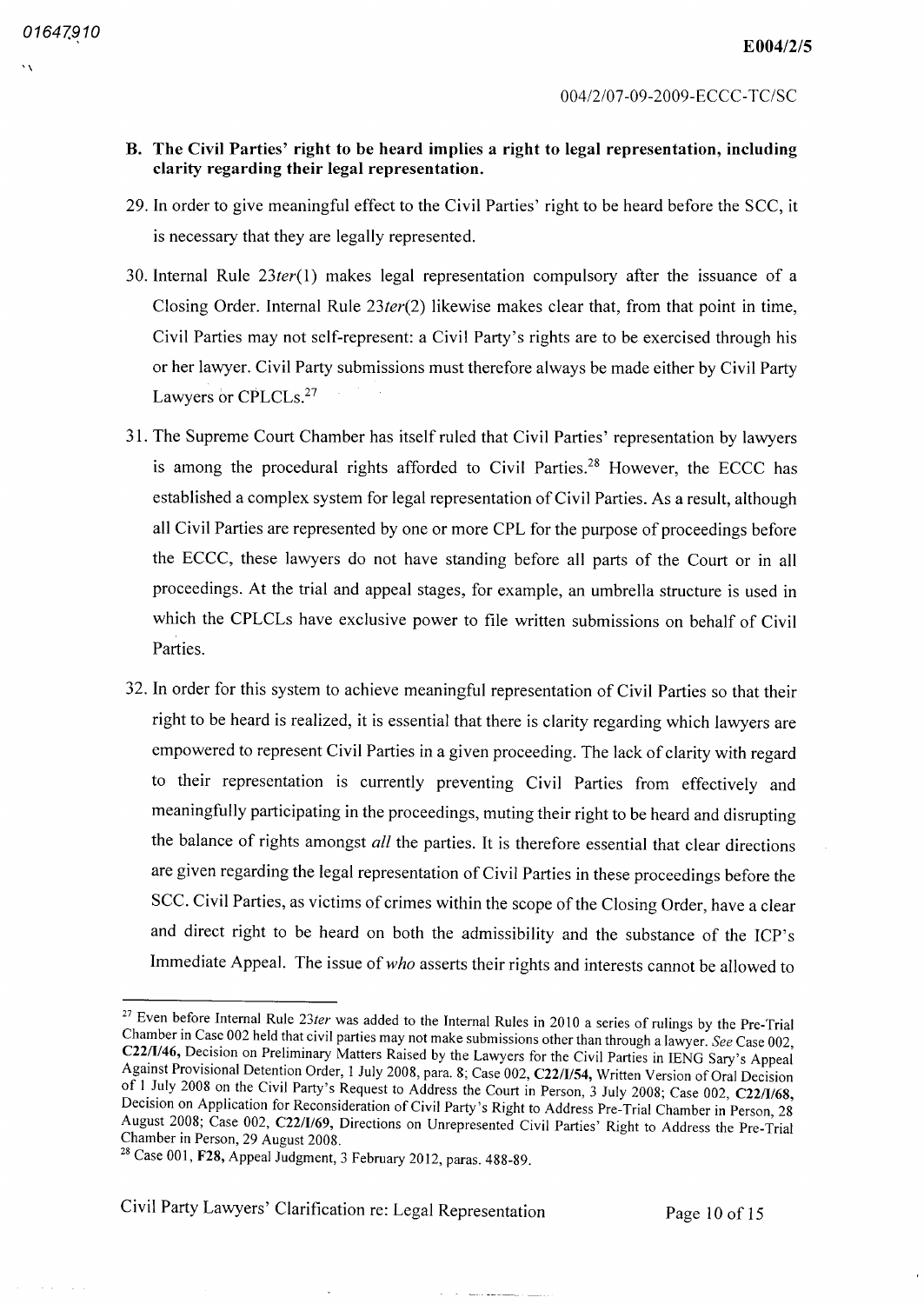prevent this right from being realized. This question must therefore be resolved on an urgent basis 29 The CPL's submissions as for the preferable resolution of this question are set out below

- C. Under the Internal Rules, the CPLCLs should be duly recognized as the proper representatives to make filings before the SCC and be given access to the Case 004/2 Case File
- <sup>33</sup> Although the ECCC internal rules recognize the rights of victims in all stages of the proceedings before the Court, the bifurcated structure of the ECCC has resulted in an illogical gap in the representation of victims before the SCC on matters appealed in the pretrial stage. Pre-Trial proceedings occur before the OCIJ, with appeals to the PTC.<sup>30</sup> Thereafter, trial proceedings occur before the TC, with appeals to the  $SCC<sup>31</sup>$  Amendments introduced to Civil Party representation in 2008 directed Civil Parties to seek individual representation by Civil Party Lawyers in the pre-trial stage, (therefore, before the OCIJ or  $PTC$ <sup>32</sup> and once proceedings move to the TC (or on appeal from it, to the SCC submissions are made by the CPLCLs.<sup>33</sup> However, these amendments to the Internal Rules did not foresee the circumstances of the current proceedings, in which a matter is brought before the SCC while some contend that the pre-trial stage is still ongoing.
- 34. On its face, Internal Rule  $106(3)$  appears to be clear: where an immediate appeal has been filed and notified under rule  $106(1)$ , "Civil Parties shall be represented by the Civil Party Lead Co-Lawyers." There is no qualification in the Internal Rules that this is only the case if the TC has already been formally recognized as seized of the case It is implicit in the system established by the Internal Rules that whereas Civil Party Lawyers act directly

Civil Party Lawyers' Clarification re Legal Representation Page <sup>11</sup> of <sup>15</sup>

<sup>&</sup>lt;sup>29</sup> The Civil Party Lawyers respectfully submit that the absence of a timely SCC decision on the underlying appeal would similarly violate the rights of the Civil Parties since, pursuant to Internal Rule 108(4)bis(b), it would have the effect of affirming the Trial Chamber decision. As detailed in the annexed proposed submission, the effective termination of Case  $004/2$  would violate the Civil Parties' rights to legal certainty, transparency and access to justice. See Annex A.

<sup>&</sup>lt;sup>30</sup> Extraordinary Chambers in the Courts of Cambodia, Internal Rules (Rev. 9), Rule 73, Rule 74, 16 January 2015; see also id Extraordinary Chambers in the Courts of Cambodia, Internal Rules (Rev. 9), Rules 23bis(2) and (3), 29(8), 31(10), 58(6), 59(5), 63(4), 16 January 2015.

<sup>&</sup>lt;sup>31</sup> Extraordinary Chambers in the Courts of Cambodia, Internal Rules (Rev. 9), Rule 104, Rule 105, 16 January 2015; see also Extraordinary Chambers in the Courts of Cambodia, Internal Rules (Rev. 9), Rule 29(8), Rule 82(6), 16 January 2015.

<sup>&</sup>lt;sup>32</sup> Extraordinary Chambers in the Courts of Cambodia, Internal Rules (Rev. 9), Rule 23(3), 16 January 2015.

Extraordinary Chambers in the Courts of Cambodia, Internal Rules (Rev. 9), Rule 12 ter (4), Rule 23(3), 16 January 2015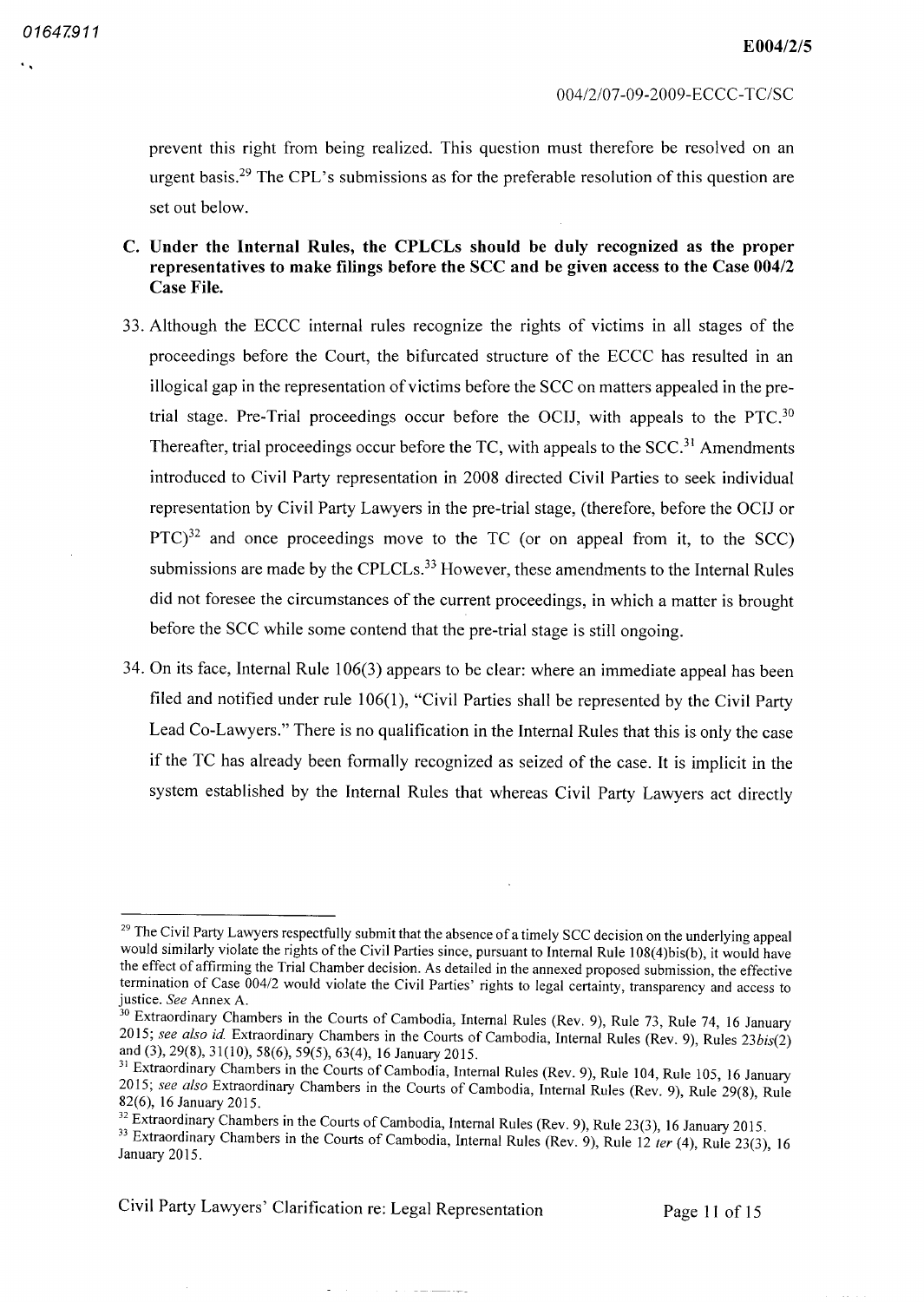before the OCIJ and PTC, CPLCLs act before the TC and SCC. That Civil Party Lawyers cannot ordinarily file before the TC has already been made clear.<sup>34</sup>

- 35. It is true that Internal Rule 23(3) states that the representational role of the CPLCLs begins at the trial stage.<sup>35</sup> However, it also makes clear that Civil Parties only participate individually at the pre-trial stage.<sup>36</sup> This rule, therefore, cannot resolve the question of who represents Civil Parties in proceedings where the stage of proceedings—pre trial or trial is itself the matter in dispute
- 36. For these reasons, the CPLs consider that the present proceedings properly fall within the remit of the CPLCLs. However, difficulties have arisen because of the Court's continued refusal to recognize and grant case file access to the CPLCLs This is particularly shocking because even if the view is taken that the CPLCLs do not have standing to file submissions Internal Rule  $69(3)$  explicitly requires that they be able to access the case file even before trial proceedings begin, in order that advance preparation for trial can occur.
- 37. As previously submitted before the  $\text{PTC}$ ,  $\frac{37}{7}$  failure to recognize CPLCLs in a timely manner jeopardizes victims' ability to participate meaningfully and effectively in the proceedings Internal Rule 69(3) rightly anticipates the need for CPLCLs to familiarize themselves with the case file from the time a Closing Order is issued, to ensure they are fully prepared to effectively represent Civil Parties once pre-trial appeals conclude. It is inconceivable that any lawyers could act within the deadlines set out in Internal Rules <sup>80</sup> and <sup>89</sup> for the filing of the first submissions in the trial stage, when they have had less than a month to read thousands of pages of evidence and prior submissions and familiarize themselves with the situations and interests of hundreds or thousands of Civil Parties. In the present case, the Civil Parties' right to effective representation before the TC and SCC by CPLCLs who are properly familiar with the case file has been violated

# D. The interests of justice require that Civil Party legal representatives be granted leave to file their submissions before the SSC

38. The general atmosphere of procedural irregularity, unreliable communication and confusion that is described in this and other Civil Party submissions,<sup>38</sup> continues to prevail

Civil Party Lawyers Clarification re Legal Representation Page <sup>12</sup> of <sup>15</sup>

<sup>&</sup>lt;sup>34</sup> Case 002, E74, Trial Chamber Response to Motions E67, E57, E56, E58, E23, E59, E20, E33, E71 and E73 following Trial Management Meeting of 5 April 2011, 8 April 2011, p. 2.

<sup>&</sup>lt;sup>35</sup> Extraordinary Chambers in the Courts of Cambodia, Internal Rules (Rev. 9), Rule 12 ter (4), Rule 23(3), 16 January 2015

Extraordinary Chambers in the Courts of Cambodia, Internal Rules (Rev. 9), Rule 23(3), 16 January 2015.

<sup>&</sup>lt;sup>37</sup> Civil Party PTC Safeguard Request, paras 39-40.<br><sup>38</sup> See e.g., Civil Party PTC Safeguard Request.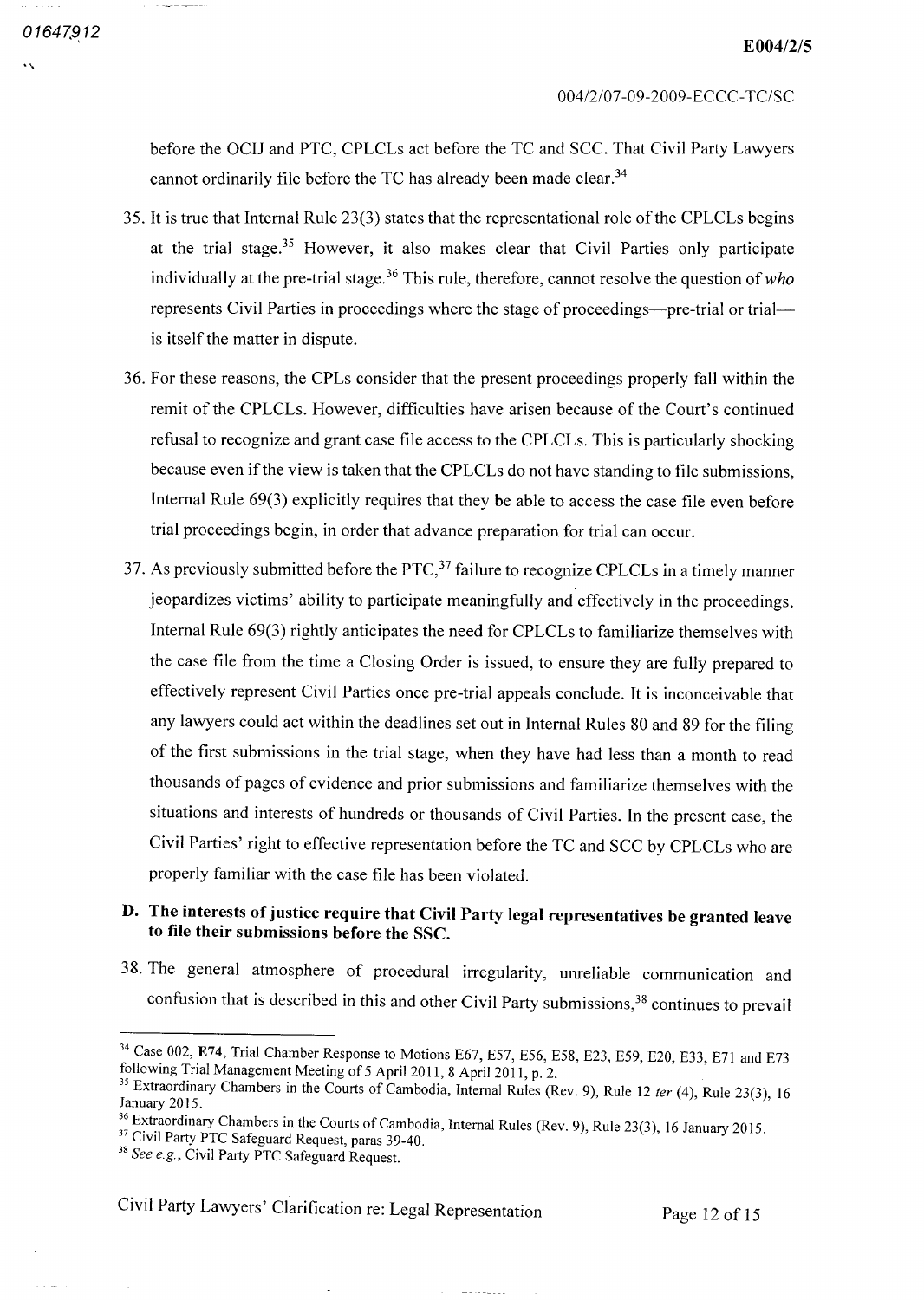in Case 004/2 and in the proceedings now before the SCC. Consequently, the interests of Civil Parties to be heard and enjoy equal and fair participation as parties to the proceedings have been gravely prejudiced, including their ability to receive notice of and respond to filings made by the other parties and chambers of the court. In consideration of these circumstances, it is in the interests of justice that, notwithstanding any deadlines that the SCC may find applicable to the CPLs' or CPLCLs' proposed submissions,<sup>39</sup> that the chamber rely on its inherent jurisdiction and/or Internal Rule 33 to grant the Civil Parties leave to file these documents before the chamber and have the Civil Parties heard 40

## E. Civil Parties must be granted sufficient time to make a submission on the issues before the SCC following a determination on their legal representation.

<sup>39</sup> In view of the lack of clarity of their standing to make submissions before the SCC should the chamber decide that the CPLCLs have standing in these proceedings before it, the CPLCLs will require a reasonable extension to file their submission on the issues on appeal, affording them <sup>10</sup> days from the SCC's decision on the present submission The CPLs note that such an accommodation would not disadvantage the other parties or cause undue delay as it would ensure a balancing and respect for the rights and interests of Civil Parties in this case and it would add only a short amount of time to the proceedings.

### **V. REQUEST**

- 40 In light of the court's continuing failure to protect and guarantee the rights of Civil Parties in these proceedings, the fact that proceedings are already before the SCC and the shared interest of all parties in avoiding further delay, the CPLs respectfully request that the Supreme Court Chamber
	- Recognize the CPLCLs as the proper Civil Party representatives to make submissions before the Supreme Court Chamber
	- B. Order the Office of Administration to grant CPLCLs access to the Case 004/2 Case File; and
	- C. Grant the CPLCLs a reasonable extension for their submission to within 10 days of the SCC's decision on the present request

 $\frac{1}{2}$ 

Civil Party Lawyers' Clarification re Legal Representation Page <sup>13</sup> of 15

<sup>&</sup>lt;sup>39</sup> See Annex

<sup>&</sup>lt;sup>40</sup> See Case 004/1, **D308/3/1/8**, Decision on the National Civil Party Co-Lawyer's Request Regarding the Filing of Response to the Appeal Against the Closing Order and Invitation to File Submissions, 29 August 2017, p. 5 Pre Trial Chamber relying on its inherent jurisdiction and on Internal Rule <sup>33</sup> to allow Civil Party submissions on specific issue impacting Civil Party rights before the chamber on appeal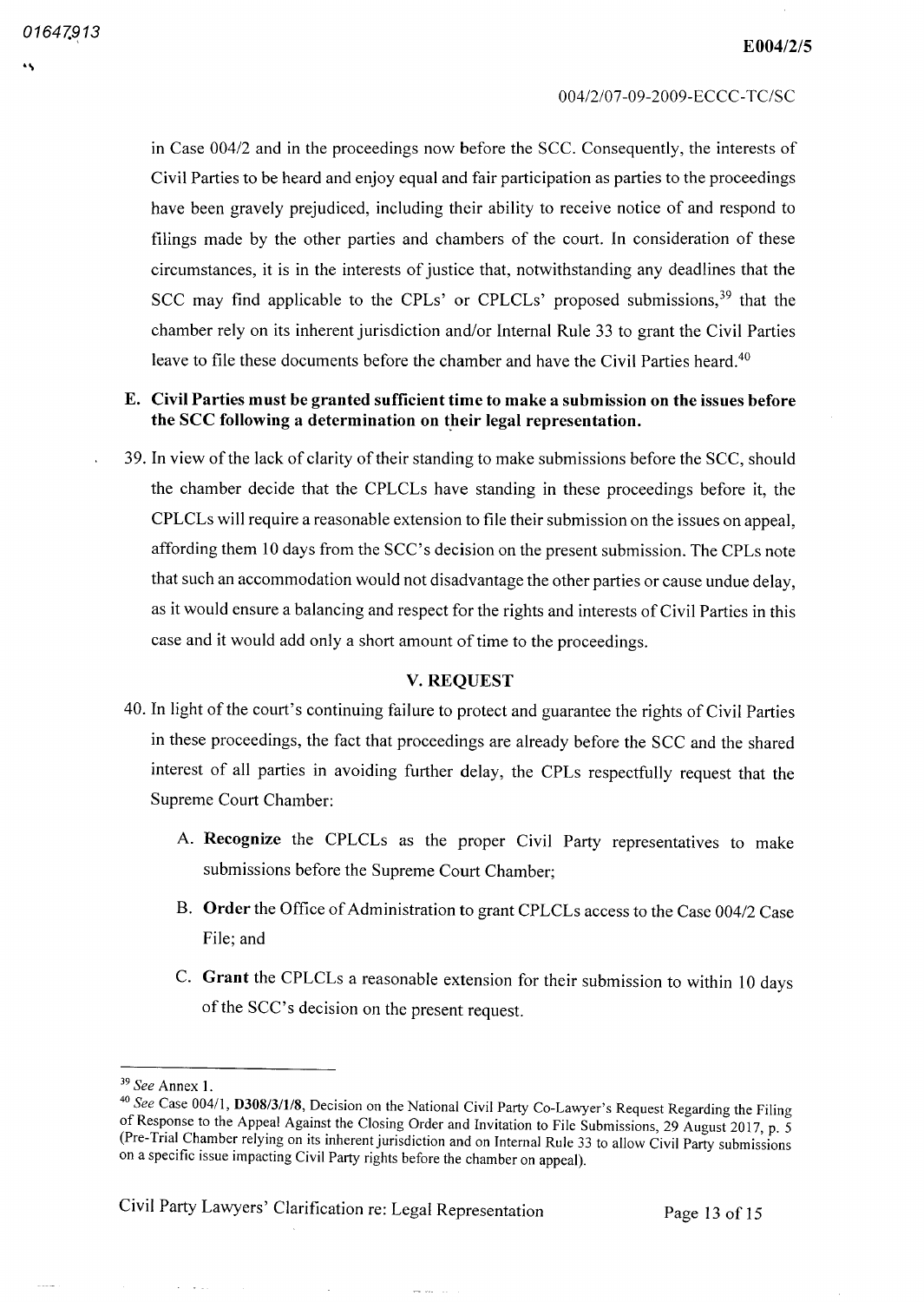$\epsilon$  is a second

- D. Or, in the alternative, recognize the CPLs as having standing to make submissions before the Supreme Court Chamber, if the CPLCLs are not duly recognized and given access to the Case 004/2 Case File; and
- E. Permit the CPLs to file their proposed submission, annexed herewith in the interest of efficiency, before the SCC in English, with the Khmer translation to follow.<sup>41</sup>

Respectfully submitted

| Date         | <b>Name</b>               | Place                   | <b>Signature</b>         |
|--------------|---------------------------|-------------------------|--------------------------|
| 10 July 2020 | <b>CHET Vanly</b>         | Phnom Penh,<br>Cambodia |                          |
| 10 July 2020 | <b>HONG Kimsuon</b>       | Phnom Penh,<br>Cambodia |                          |
| 10 July 2020 | <b>LOR Chunty</b>         | Phnom Penh,<br>Cambodia |                          |
| 10 July 2020 | <b>SAM Sokong</b>         | Phnom Penh,<br>Cambodia |                          |
| 10 July 2020 | TY Srinna                 | Phnom Penh,<br>Cambodia |                          |
| 10 July 2020 | <b>VEN Pov</b>            | Phnom Penh,<br>Cambodia |                          |
| 10 July 2020 | Emmanuel<br><b>JACOMY</b> | Phnom Penh,<br>Cambodia |                          |
| 10 July 2020 | Martine<br><b>JACQUIN</b> | Phnom Penh,<br>Cambodia | <b>Me Martine JACOUI</b> |

**Company of the Company** 

Civil Party Lawyers' Clarification re Legal Representation Page 14 of 15

 $41$  See Annex 1. If so ordered by the SCC, the CPLs will re-file the proposed submission as a stand-alone document through the ECCC's filing system along with its Table of Authorities and the Khmer translation, when complete.